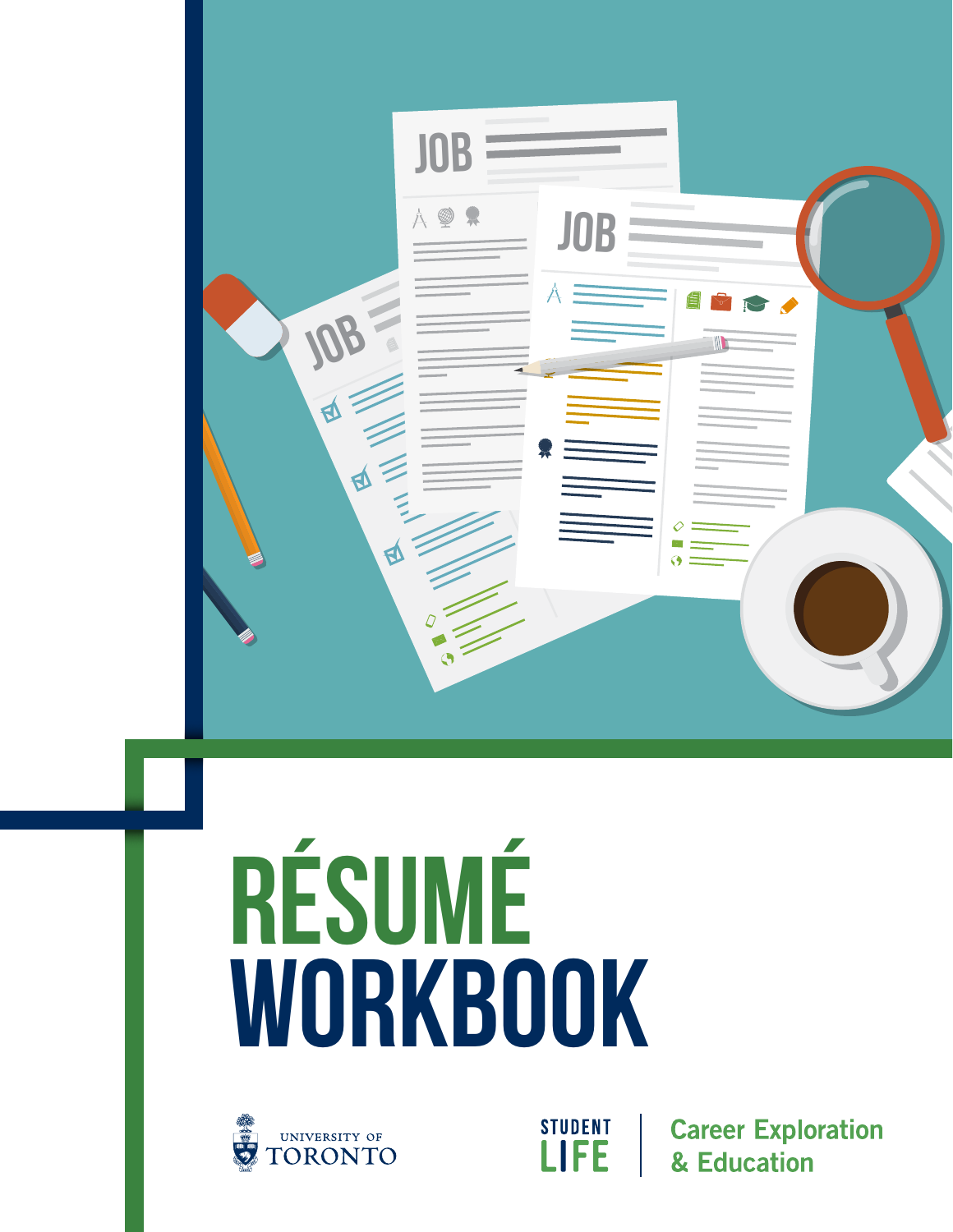## **CONTENTS**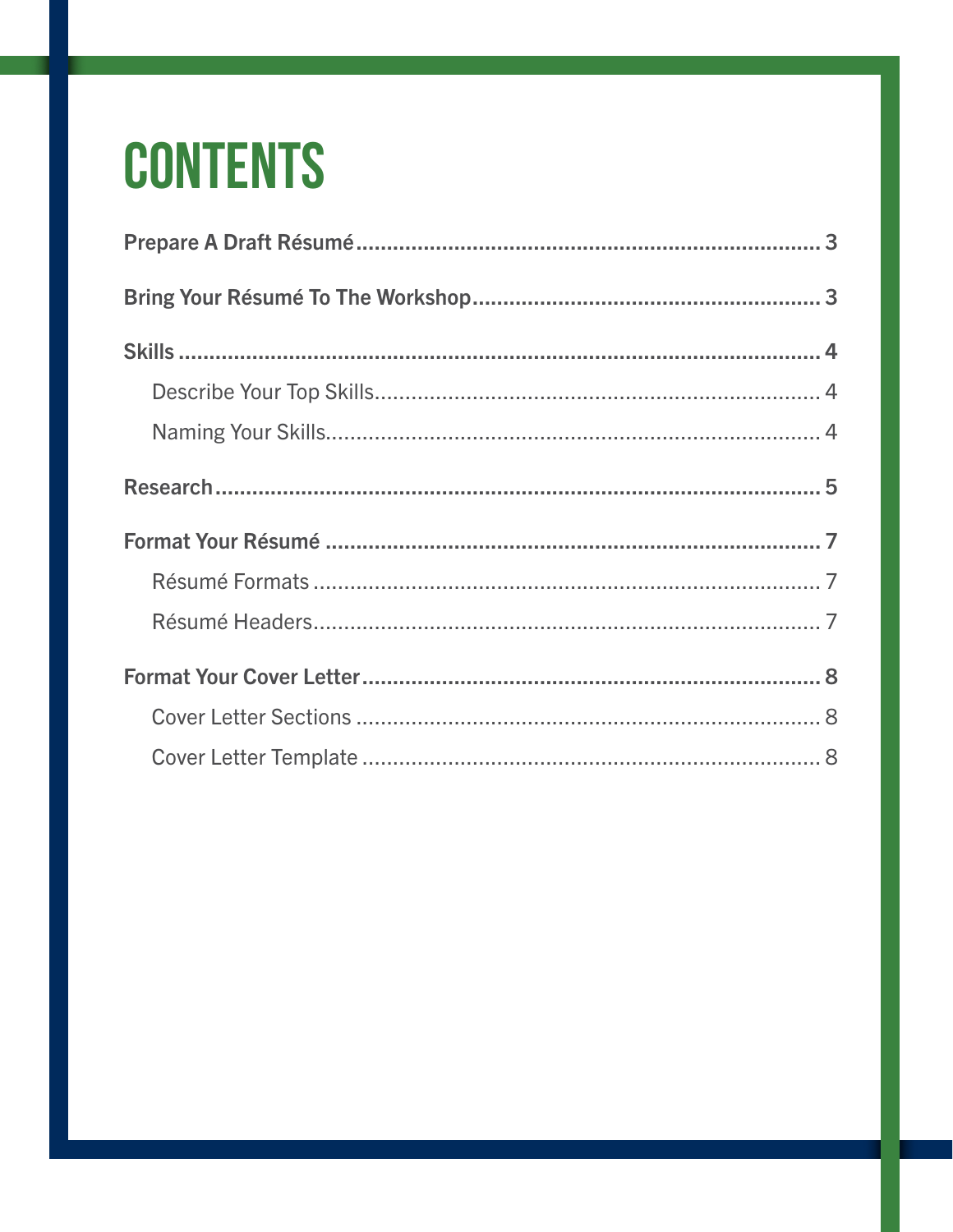# <span id="page-2-0"></span>**PREPARE A DRAFT RÉSUMÉ**

Use this workbook to learn how to get started on writing a résumé and cover letter. Use the checklist below to guide your progress. Visit the Career Exploration & Education website at [careers.utoronto.ca](http://www.careers.utoronto.ca/) for a full list of programs, services, and resources.

- 1. Use the templates on the last pages of the workbook to draft your résumé and cover letter.
- 2. [Explore the samples résumés and cover letters in the](http://studentlife.utoronto.ca/task/create-your-resume-and-or-cover-letter) Résumé & Cover Letter Toolkit.
- 3. You can also use [Live Career Résumé Builder](http://livecareer.com/resume/builder) for templates and formatting help.

### <span id="page-2-1"></span>**BRING YOUR RÉSUMÉ TO THE WORKSHOP**

Register for an upcoming Résumé & Cover Letter Workshop via the St. George Career Exploration & Education Events Calendar on the Career & Co-Curricular Learning Network (CLNx).

#### AFTER THE WORKSHOP

- 1. Edit your résumé and cover letter.
	- Ask a friend to review for grammar and spelling.
	- Ask a professional network contact to review for fit with industry standards.
	- Consider visiting your college's writing centre for advice on sentence flow.
- 2. Book a one-on-one appointment through Career Exploration & Education's front desk to have a Career Peer Advisor review your résumé. [For information on how to book an appointment please visit](https://studentlife.utoronto.ca/service/career-advising-appointments/) studentlife. utoronto.ca/service/career-advising-appointments/
- 3. Bring your résumé, cover letter, and a job description you are applying to with you to your appointment.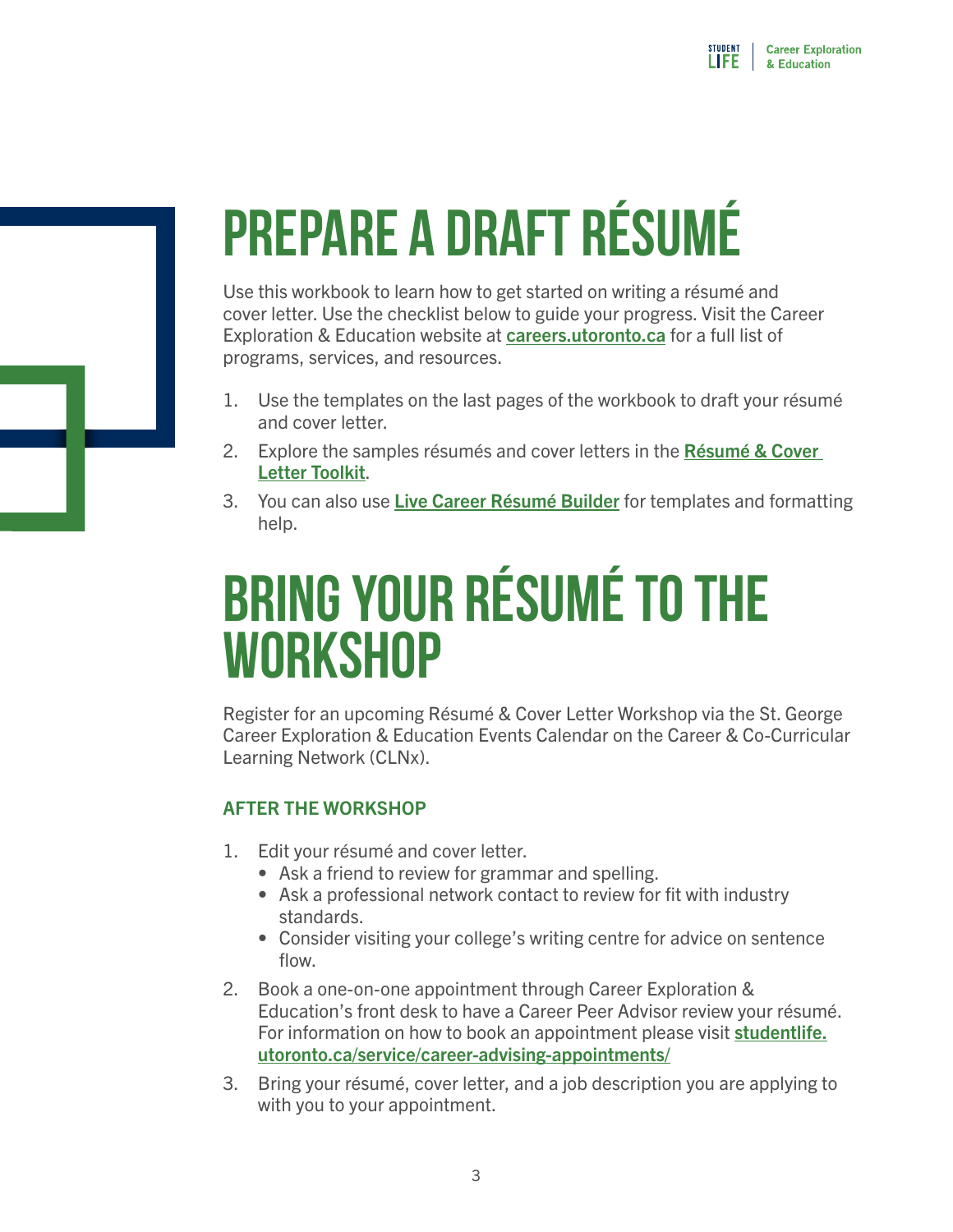### <span id="page-3-0"></span>**SKILLS**

As a student, you are developing several transferable skills through everyday tasks. This includes organizing your schedule to attend classes, workshops or club meetings to completing course assignments.

There are several types of skills:

- Hard skills: Learned abilities formed through technical experiences (e.g., computer skills);
- Soft skills: Intangible, non-technical; employers pay special attention to these hard-to-teach skills (e.g., communication);
- Transferable skills: Applicable to many working environments; they can be hard or soft.

### <span id="page-3-1"></span>Describe Your Top Skills

In each box, identify a skill that you're proud of and describe how an experience from school, work, or volunteering helped you develop that skill.

### <span id="page-3-2"></span>Naming Your Skills

When describing a skill on your résumé, think carefully about the word you're using. Would a different word better describe the task? The list below isn't exhaustive; use it to brainstorm names for your skills. Technical skills may also be important to an employer; if so, include these in your application, too.

| Communication | Coordination           | <b>Working in a Team</b> |
|---------------|------------------------|--------------------------|
| Composed      | Chaired                | Collaborated             |
| Analyzed      | Delegated              | Listened                 |
| Critiqued     | Founded                | Motivated                |
| Edited        | Spearheaded            | Participated             |
| Facilitated   | Supervised             | Supported                |
| Promoted      |                        |                          |
|               | <b>Problem-Solving</b> | <b>Time-Management</b>   |
| Learning      | Evaluated              | Organized                |
| Applied       | Implemented            | Prioritized              |
| Explored      | Persuaded              | Planned                  |
| Investigated  | <b>Resolved</b>        | Scheduled                |
| Researched    |                        |                          |

If you're interested in learning more about connecting your experience to skills, check out the workshop titled 'Know Your Skills', designed to help you understand the skills you've drawn from your experiences. You can also ask a manager or colleague for feedback on your work to better understand the types of skills they've seen you display at work. We also recommend revisiting your **[Co-Curricular Record](https://studentlife.utoronto.ca/service/co-curricular-record/)** to understand how your campus experiences and activities have led to skill development.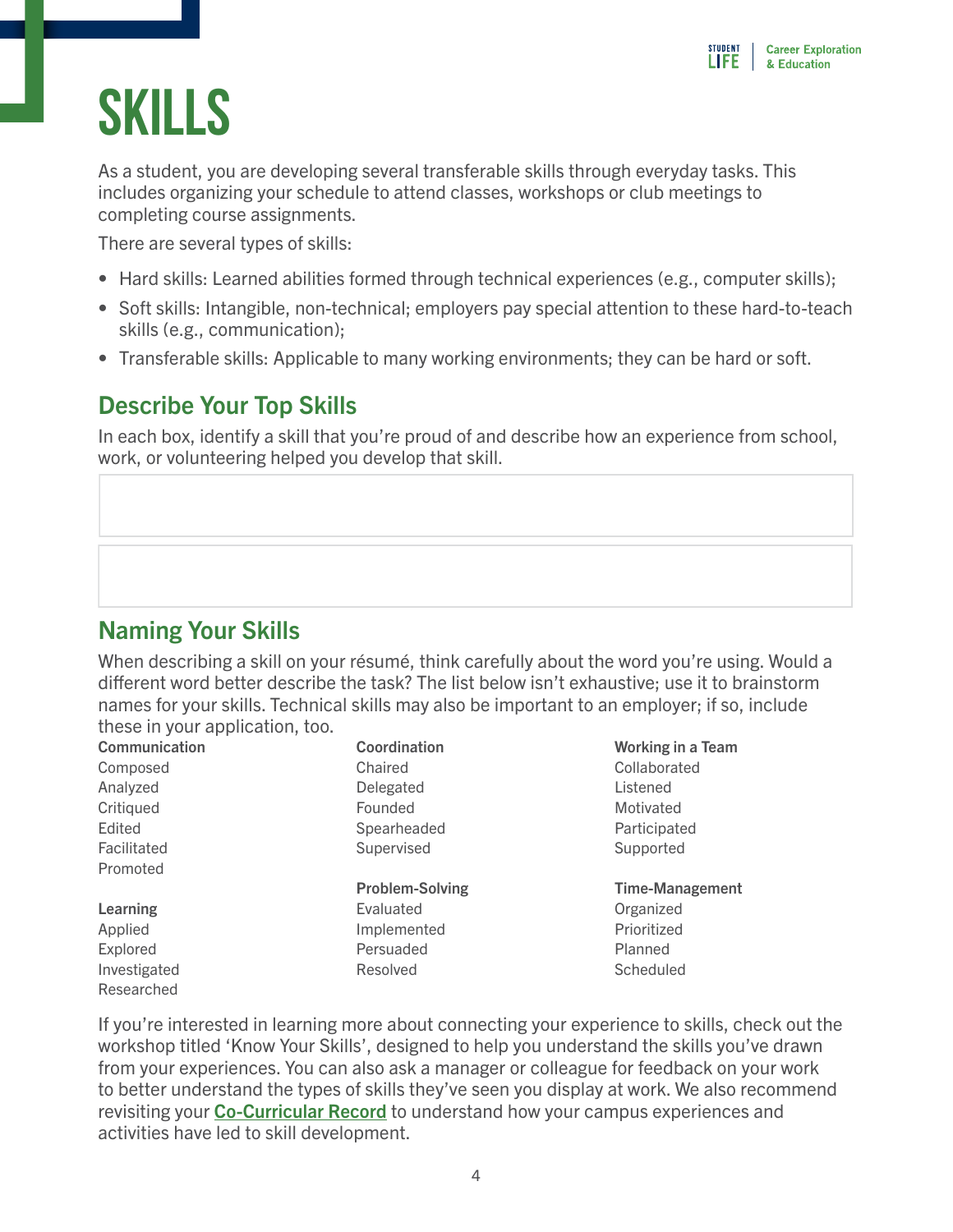## <span id="page-4-0"></span>**RESEARCH**

When writing your résumé, research the potential employer and their needs. Below are 4 sources of information and activities to help you research job opportunities. You can also use this information to prepare for job interviews.

Career Exploration & Education: Career Exploration & Education has many resources to help you with your career planning and job search. Begin by checking out the Career & Co-Curricular Learning Network (CLNx) or meeting with a Career Peer Advisor to learn more about what's available.

ACTIVITY: What will you gain from the position you are applying to (e.g., skills, experience), and how will this benefit you in the future? (Keep your career goals in mind).

The Internet: When applying for a job, read through similar job postings. Skills found in several similar positions are often essential to the job to which you are applying.

ACTIVITY: Using a job board (like the CLNx job board), find two job postings similar to the one you are applying to. List the skills that are important to all three positions.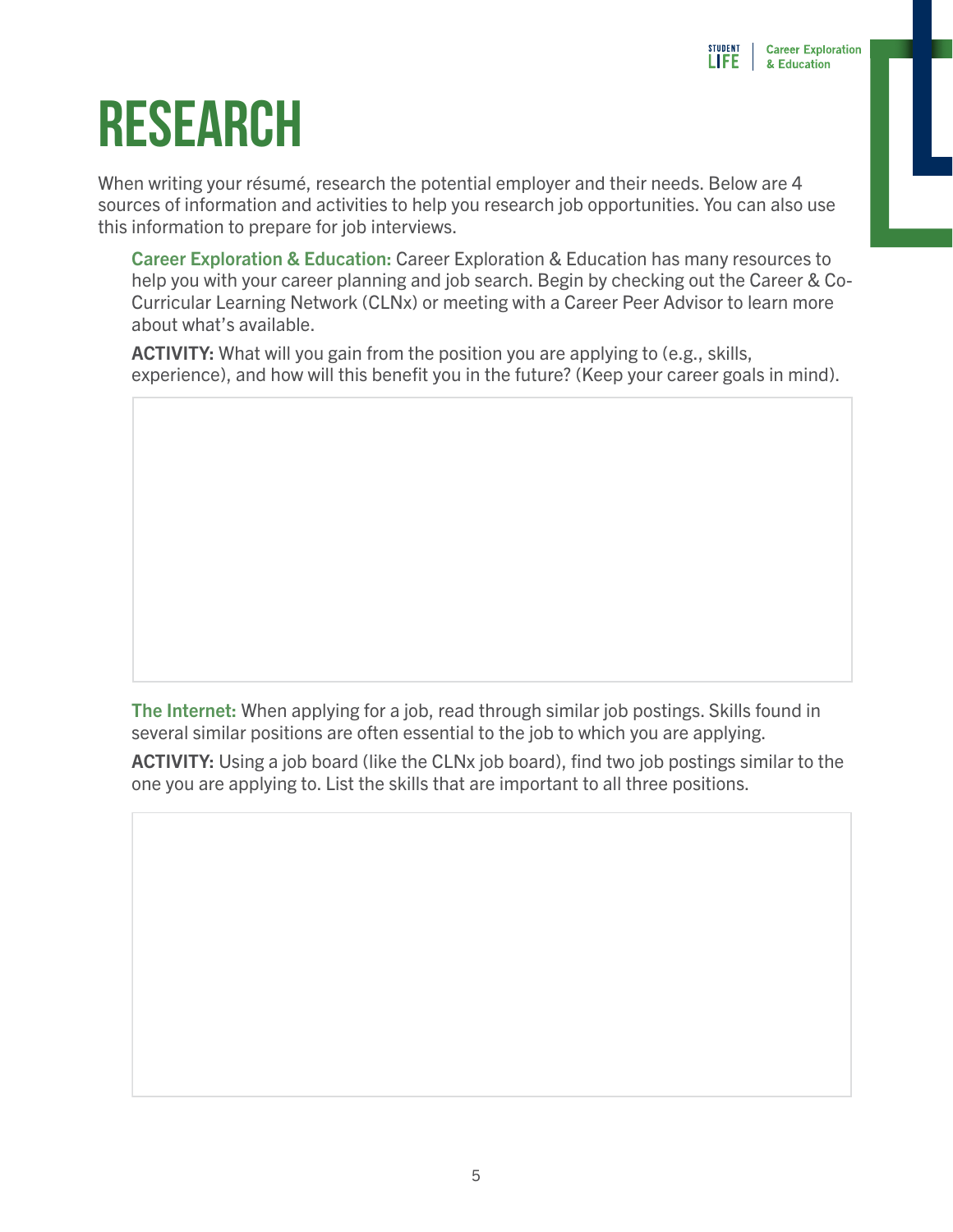People: Gain first-hand knowledge of a company or and the personalities of employees by speaking with someone who works for the company.

ACTIVITY: Find two of the company's employees in LinkedIn whom you'd be interested in speaking to. Generate 3 questions you would ask them to learn more about the organization's work environment and culture (e.g., how departments interact).

Company or organizations: Read information written by a company about itself (including mission, vision, values, and annual reports) and news coverage of the company to learn about the company culture and recent history.

ACTIVITY: Find the company's mission statement, vision and values. What have you learned about working for the organization? Why does this interest you?

If you're interested in learning more about conducting job-related research, check out the workshop titled 'Job Search Strategies'. To learn more about informational interviewing, check out 'Networking Strategies'.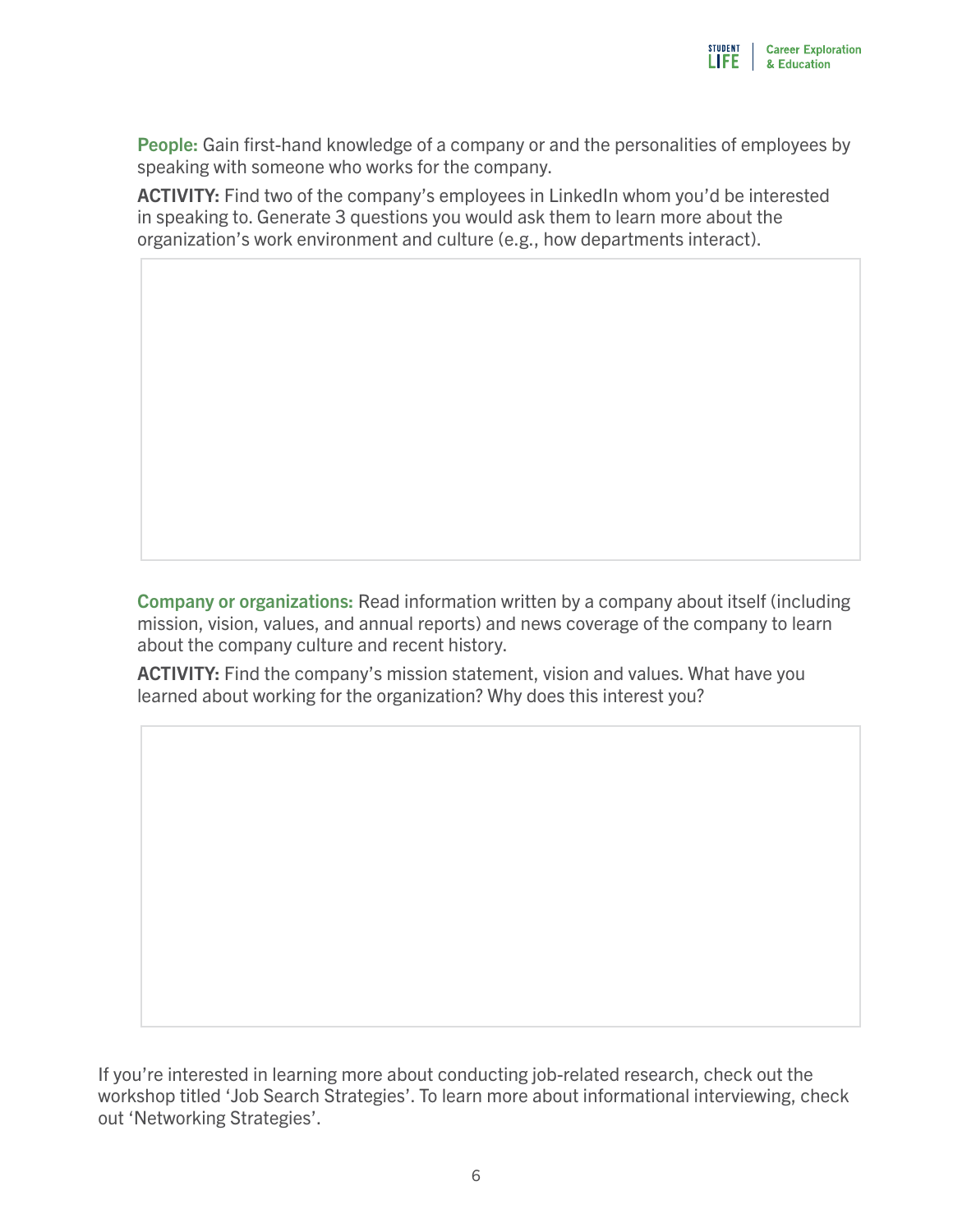# <span id="page-6-0"></span>**FORMAT YOUR RÉSUMÉ**

You've identified your skills and learned more about the job you are applying to. Now it's time to put this information together by drafting a résumé.

### <span id="page-6-1"></span>Résumé Formats

There are a few ways to present your experiences in a résumé. Employers usually prefer reverse chronological résumés. Check out the Résumé & Cover Letter Toolkit [for the following examples:](https://studentlife.utoronto.ca/task/create-your-resume-and-or-cover-letter/) 

- Maxwell Smith's and Jonathan Chang's have held experiences relevant to the jobs they are applying to now, but those experiences are not their most recent (modified reverse chronological).
- Jayani Lal's and Sarah Newart's experiences have built toward jobs they are applying to now (reverse chronological).

#### *Pro Tips:*

- The first information to appear in your résumé should be your name and contact information (including your phone number and professional email address, and if you'd like, your LinkedIn address);
- Order your section headings and the bullet points you use to describe your experiences in terms of relevance to the job description;
- Use three to six bulleted accomplishment statements to describe each of your experiences, within two lines per bullet point;
- Maintain consistency throughout your résumé, with regard to font and emphasis (bolding, italics, or underlines);
- Use an easy-to-read font, like Calibri and Cambria;
- Ask friends to check for spelling and grammar ... ensure perfection here.

### <span id="page-6-2"></span>Résumé Headers

Below are some headers that might help you decide what to include in your résumé. This list isn't exhaustive. Use the headers that best illustrate how your qualifications fit with the job to which you're applying, add other headers as appropriate, and order the headers according to relevance to the position.

#### **EDUCATION**

- Program, University, and (Anticipated) Graduation Date
- Relevant Courses/GPA (include no more than 3 courses, and write the full course name)
- Relevant Project Work (describe one or more projects using bullet points)
- Awards, Scholarships (include a statement explaining relevance of the award to the job application)

**EXPERIENCE** (listed in reverse) chronological order, or modified reverse chronological order)

- Relevant Experience
- Other Experience
- Co-curricular Activities

**OTHER HEADERS** may include Certifications, Skills, and/or Interests